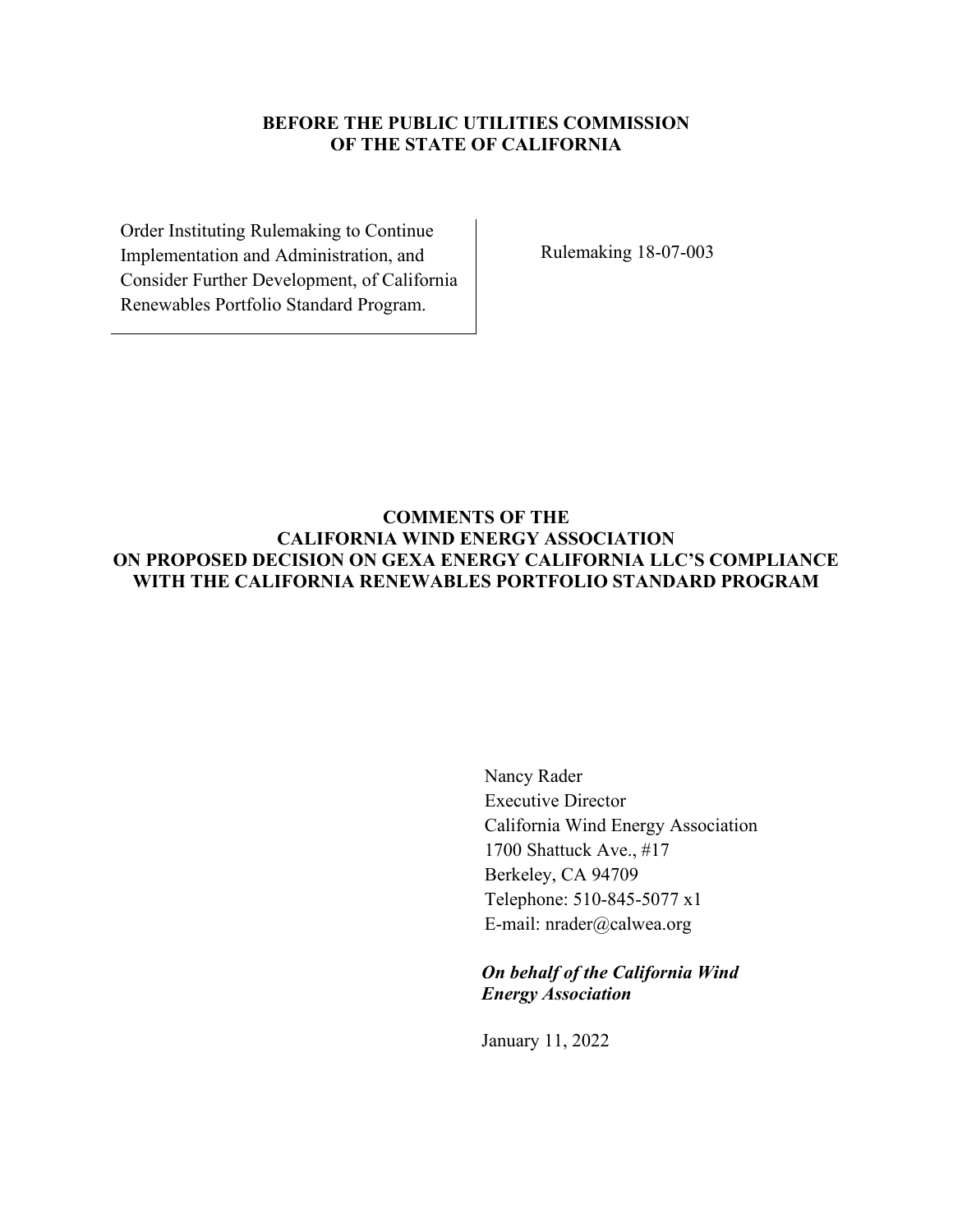# **BEFORE THE PUBLIC UTILITIES COMMISSION OF THE STATE OF CALIFORNIA**

Order Instituting Rulemaking to Continue Implementation and Administration, and Consider Further Development, of California Renewables Portfolio Standard Program.

Rulemaking 18-07-003

### **COMMENTS OF THE CALIFORNIA WIND ENERGY ASSOCIATION ON PROPOSED DECISION ON GEXA ENERGY CALIFORNIA LLC'S COMPLIANCE WITH THE CALIFORNIA RENEWABLES PORTFOLIO STANDARD PROGRAM**

# **I. INTRODUCTION AND SUMMARY**

Pursuant to the California Public Utilities Commission's ("Commission") Rule of Practice and Procedure 14.3, the California Wind Energy Association ("CalWEA") respectfully submits these comments on the December 22, 2021, *Proposed Decision on Gexa Energy California LLC's Compliance with the California Renewables Portfolio Standard Program* ("Proposed Decision" or "PD").

CalWEA opposes the Proposed Decision because it would accept as a "long-term contract" under the Renewables Portfolio Standard ("RPS") a contract that is not generally financeable and therefore does not meet the intent of the RPS statute, which is to drive new renewable energy development to ensure that the state's RPS goals will be timely met. Should the Commission make a one-time exception for Gexa Energy, it should make clear that future contracts that contain buyer termination rights less than 10 years into the contract will not be accepted as compliant.

#### **II. ARGUMENTS**

#### **A. To Meet the Intent of the RPS, Long-Term Contracts Must Obligate Buyers to Long-Term Procurement**

The Proposed Decision would accept as compliant with the RPS statute and Commission policy decision a "long-term contract" that provides the buyer with "the authority to procure" –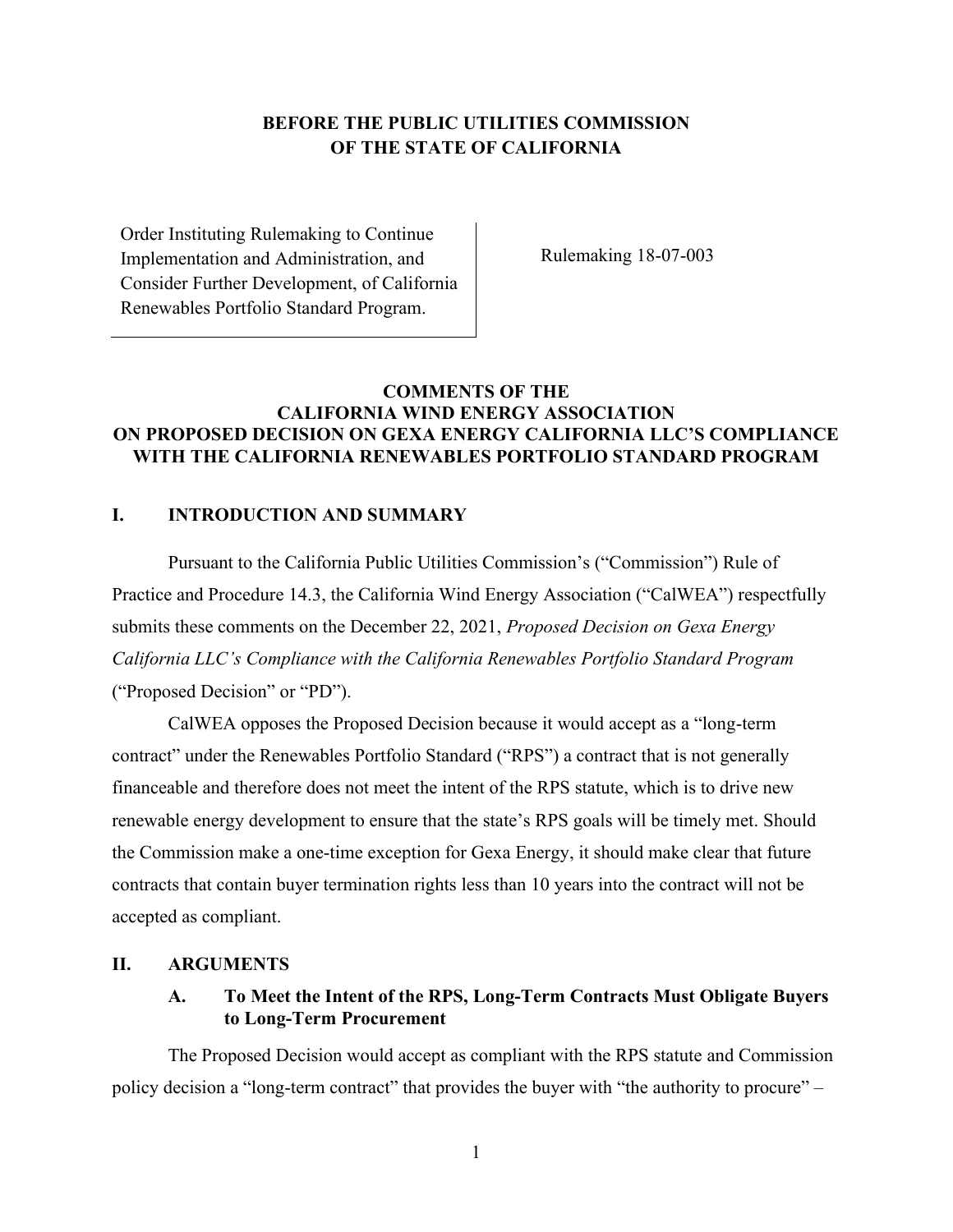rather than an *obligation* to procure – renewable energy credits ("RECs") over a ten-year period.<sup>1</sup> Such a contract does not meet the purpose of the long-term contracting requirement of the RPS statute,<sup>2</sup> which is to establish contractual obligations that drive the new renewable energy development that will be necessary to meet the RPS targets.

As the Commission has previously recognized, financing the construction of a new renewable energy facility under reasonable terms requires long-term revenue certainty.<sup>3</sup> The statutory requirement that retail sellers enter into a minimum percentage of contracts of at least ten years in length is not for buyers' benefit, it is to enable sellers to obtain financing and construct their projects.<sup>4</sup> Thus, the Proposed Decision would turn the statute's intent on its head by establishing the dangerous principle that as long as the buyer (in this case Gexa) has "the authority to procure" for a period of at least ten years, the intent of the statute is satisfied.

Buyers will generally prefer shorter-term contracts, as evidenced by the Commission's *2021 RPS Annual Report to the Legislature*, which found that "[h]istorically, most ESPs have only executed the minimum quantity required for long-term contracting" and that "the ESPs collectively need to execute significant amounts of long-term contracts to meet the RPS requirements."<sup>5</sup> If buyers are allowed to terminate a contract at any time prior to ten years, they will readily use that opportunity and thereby fail to make the long-term purchasing commitments that provide the necessary certainty for project financing. A foreseeable result of this PD is that buyers will seek to avoid firm ten-year commitments; for example, a buyer could enter into three-year contracts that provide an option to purchase for another seven years. If projects are financeable at all under such contracts, they will come at a significantly higher cost of financing due to the lack of revenue certainty to support major capital investments. As a result, a sufficient

 $<sup>1</sup>$  PD at p. 15.</sup>

 $2$  Cal. Pub. Util. Code  $\S 399.13(b)$ .

<sup>3</sup> *See* D.17-06-026 at p. 15. ("[I]n D.06-10-019 and D.07-05-028, the Commission adopted the parties' consensus that long-term contracts are necessary in order for developers to finance new and repowered RPS-eligible generation.")

<sup>&</sup>lt;sup>4</sup> For discussion on this point, see CalWEA's April 2, 2020, Comments on Supplemental Filing of Gexa Energy California, LLC, Regarding Requested Waiver of the Renewables Portfolio Standard Procurement Quantity Requirement for Compliance Period 2.

<sup>5</sup> CPUC, *2021 RPS Annual Report to the Legislature* (November 2021) at p. 35.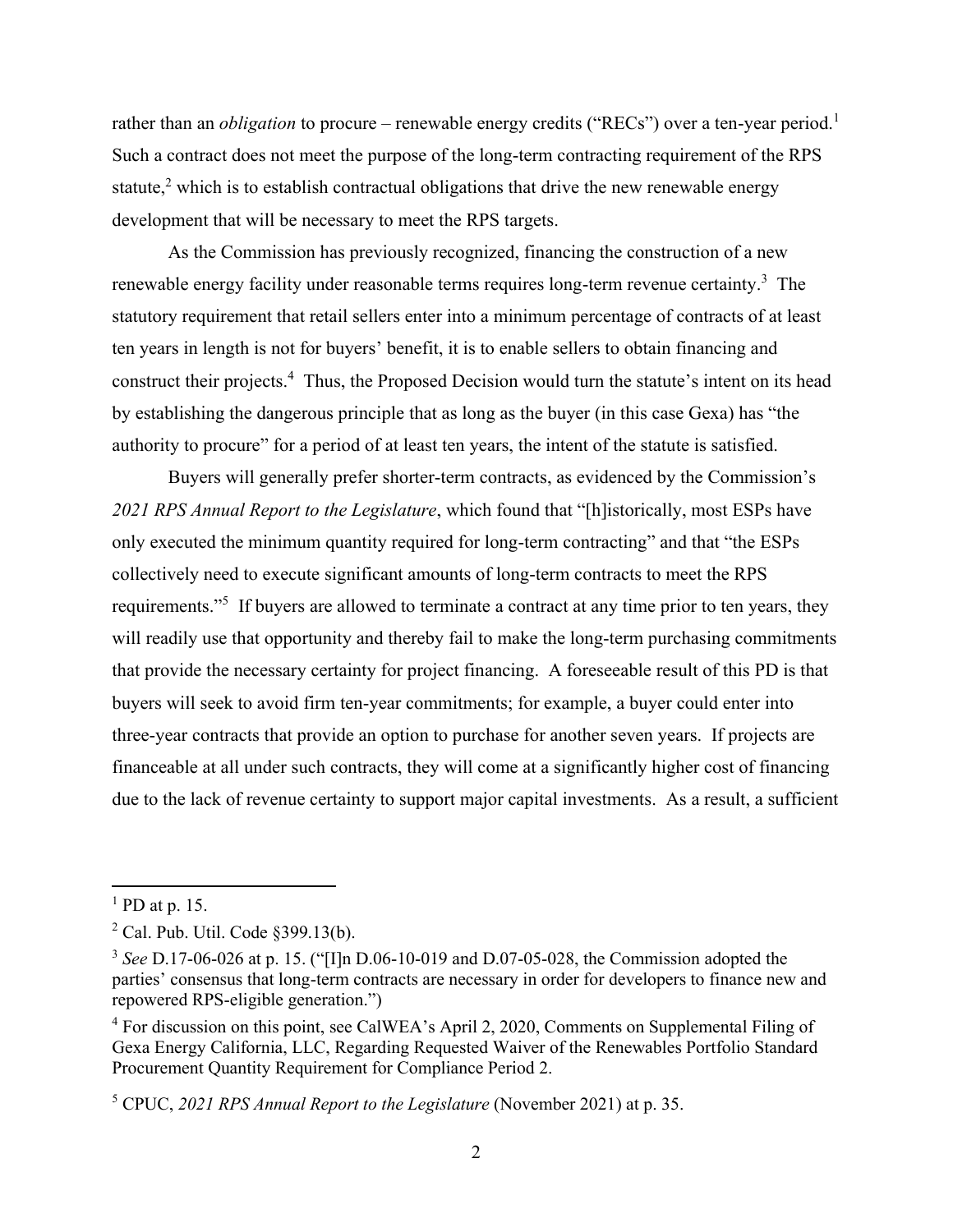supply of renewable energy may not materialize to enable the timely achievement of the state's RPS goals.

The careless approach taken by the PD is very concerning. To avoid undermining a central pillar of the RPS statute, the Commission should find that Gexa's contract – retroactively amended to include a one-sided delivery term of up to ten years – does not meet the legislative intent of the long-term contracting requirement.

## **B. Any Exception Made for Gexa Should Make Clear that Future Contracts Must Not Include Buyer Termination Rights Prior to 10 Years**

The Proposed Decision states that its determination that the deliveries under the Gexa contract will occur over a ten-year period "is limited to this case, and in the future, we shall not accept any long-term contract that fails to demonstrate the required term of at least ten years."<sup>6</sup> As the PD's determination is that the buyer can terminate deliveries prior to ten years and need not commit to purchase specific quantities of RPS resources, this "limitation" is of no comfort or consequence.

Should the Commission make a one-time exception for Gexa Energy, it should make very clear that any future contracts *must obligate the buyer to specific quantities of RPS resources for at least ten years* to be accepted as compliant. Long-term RPS contracts will continue to play a central role in the success of California's RPS policy and it is therefore essential that the Commission establish the principle in this decision that purchases that are assured for at least ten years are integral to any long-term contract.

# **III. CONCLUSION**

For the above reasons, CalWEA respectfully urges the Commission to modify the Proposed Decision to find that Gexa's contract does not meet the legislative intent of the statutory RPS long-term contracting requirement or, should the Commission wish to make a onetime exception to this policy, it should clarify that, in the future, it will require all contracts to assure purchases over a term of at least ten years.

 $<sup>6</sup>$  PD at p. 16.</sup>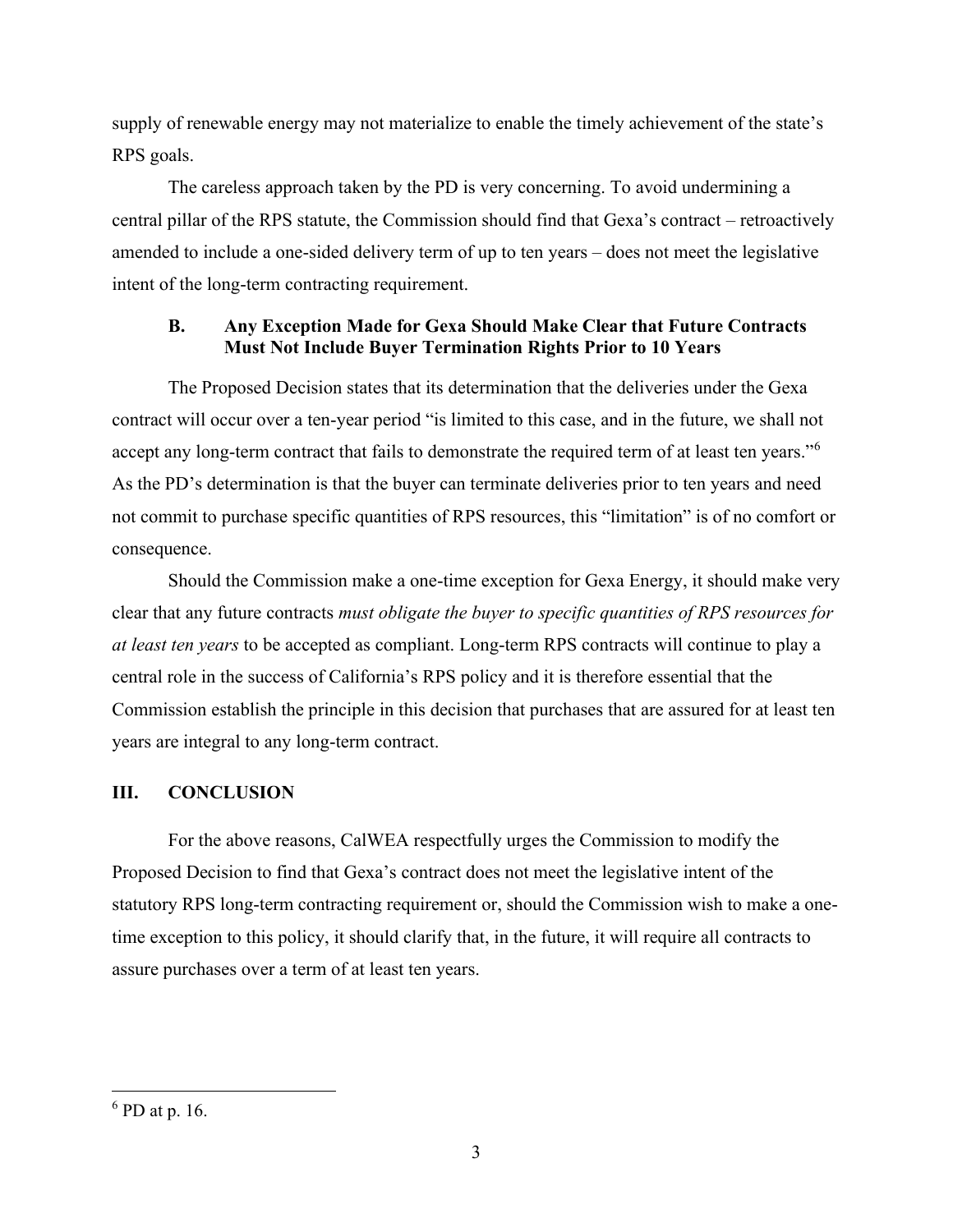Respectfully submitted,

*/s/ Nancy Rader* 

Nancy Rader Executive Director California Wind Energy Association 1700 Shattuck Ave., #17 Berkeley CA 94709 Telephone: (510) 845-5077 x1 Email: nrader@calwea.org

# *On behalf of the California Wind Energy Association*

January 11, 2022